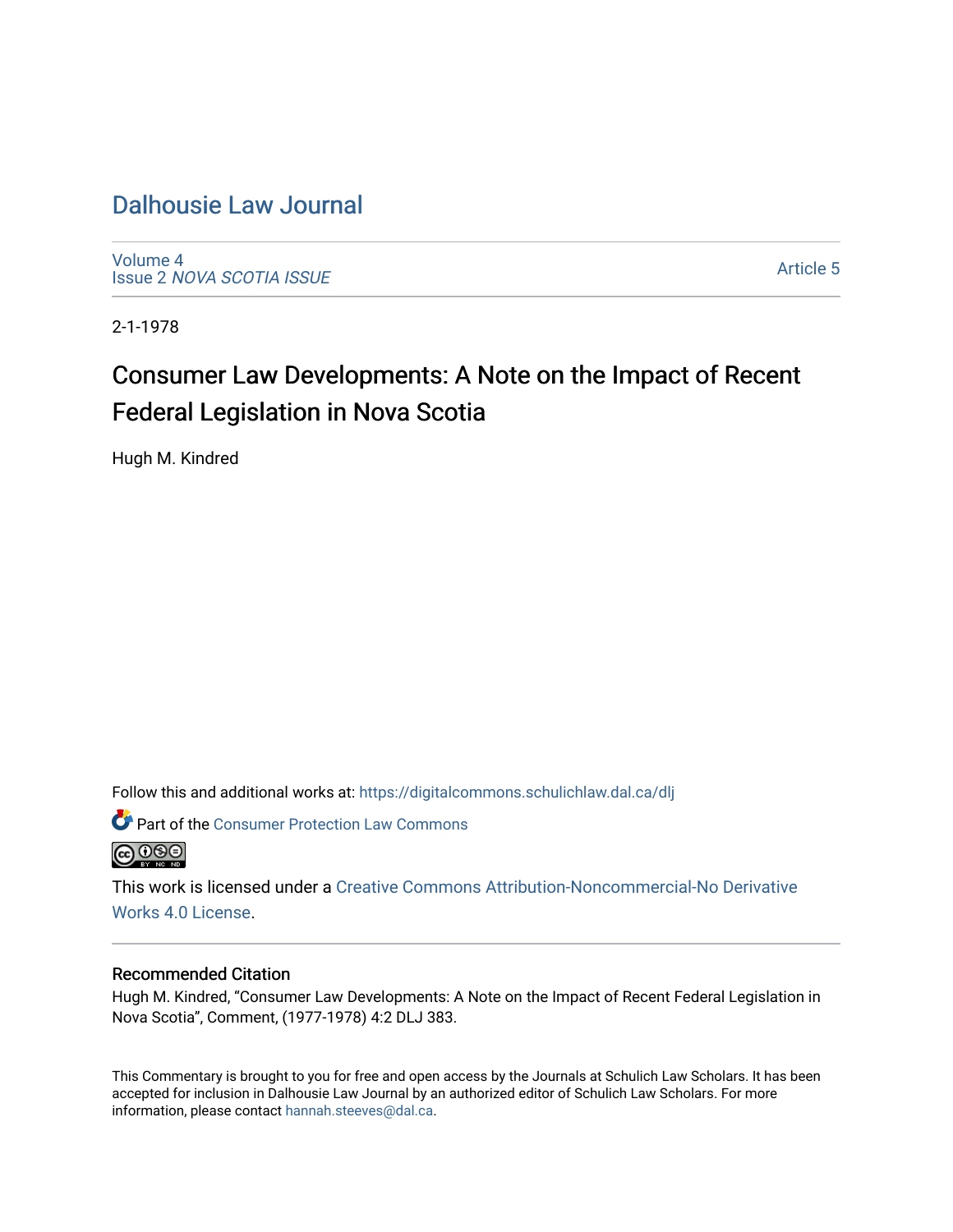| Hugh M. Kindred* | Consumer Law<br>Developments: A Note on the<br>Impact of Recent Federal<br>Legislation in Nova Scotia |
|------------------|-------------------------------------------------------------------------------------------------------|
|                  |                                                                                                       |

Two years have passed since the previous comment on consumer law in this journal but surprisingly little provincial development has taken place. Consequently, this note will chiefly highlight the particular impact of changes in federal law for Nova Scotians.

## *Provincial Activity*

In 1975 important additions were made to the Consumer Protection Act that were the subject of comment at the time.<sup>1</sup> This impression of momentum created by the new department responsible for consumer affairs has disappointingly been lost. In the interim the minister has been raised to full cabinet rank and his responsibilities widened, but little reformatory legislation has been introduced. To his power to protect consumers in the marketplace was added an obligation to administer Nova Scotia's part in the fight against inflation. 2 In the name of the same struggle a Rent Review Act was passed. 3 The statute controls increases in rents on residential properties and subjects landlords to regulation by a newly established Rent Review Commission. Responsibility for the administration of this semi-autonomous agency also lies with the Minister for Consumer Affairs.

The single piece of legislation since 1975 affecting consumer transactions was passed at the spring session of the Legislature last year.4 It makes two minor but not insignificant changes to the Consumer Protection Act. The bulk of the amending statute is directed to regulating, if not discouraging, discounters of income

<sup>\*</sup>Associate Professor of Law, Dalhousie University

<sup>1.</sup> Kindred, New Consumer Legislation in Nova Scotia (1976), 2 Dal.L.J. 683

<sup>2.</sup> Anti-Inflation (Nova Scotia) Act, S.N.S. 1975, c.54

<sup>3.</sup> S.N.S. 1975, c.56

<sup>4.</sup> An Act to Amend Chapter 53 of the Revised Statutes, 1967, The Consumer Protection Act, S.N.S. 1977, c. 24. The Statute Law Amendment Act, 1977, S.N.S. 1977, c. 18, s.9 also added section 8A to the Consumer Protection Act to confirm that no lender or seller may discriminate in his business against a woman, married or not.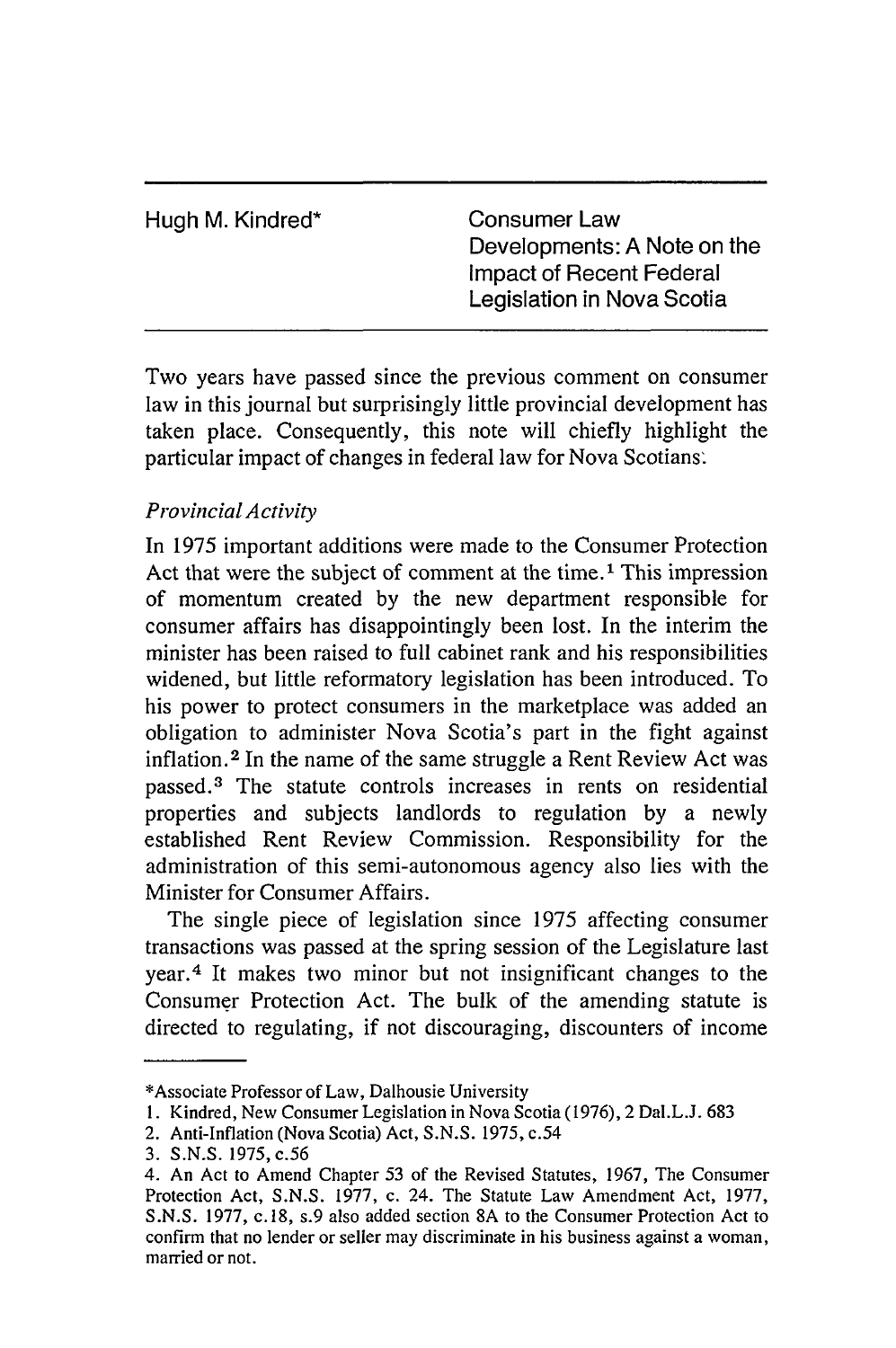tax refunds and other anticipated government payments by a system of registration, residence, and disclosure requirements. The legislation is not different from other licensing acts and appears to have served its purpose during the last income tax year while it was still in bill form.

The final subsection of the amending  $act<sup>5</sup>$  grants power to the Governor-in-Council to prescribe a code of conduct for credit grantors in both their lending and collecting capacities. At present both money lenders and collectors have to be licensed,<sup>6</sup> but only collectors are specifically regulated in their conduct. Even then the code of conduct included in the Collection Agencies Act<sup>7</sup> applies only to professional collectors and not to creditors in their own right. The new power to regulate the conduct of all creditors in all stages of their financial dealings has slipped very quietly into the Consumer Protection Act. Its impact is potentially very great on the trade practices of the credit end of the consumer market, but it will remain innocuous until the form and content of the authorized regulations are known.

### *Federal Activity*

Meanwhile there has been considerable activity by the federal government in enacting or implementing a number of pieces of consumer legislation. These measures consequently add to the body of consumer law obtaining in Nova Scotia. Their legal impact has been of three kinds.

One group of enactments are instruments for setting national standards affecting consumer goods. They are penal in character and have no provincial counterparts. A second group regulate the marketing practices of suppliers of consumer goods. These are chiefly penal but also purport to grant civil remedies, even though they have been more thoroughly developed already by several provincial legislatures. They were enacted apparently, though not in fact, oblivious to provincial legislative activity. The third and last group of federal provisions attack certain specific problems with conscious awareness of provincial interest and action. They are

<sup>5.</sup> S.3(c)

<sup>6.</sup> Under the Consumer Protection Act, R.S.N.S. 1967, c. 53 as amended and the Collection Agencies Act, S.N.S. 1975, c. 7 respectively.

<sup>7.</sup> This inference arises from the fact that only agents, not creditors themselves, are regulated by the Act.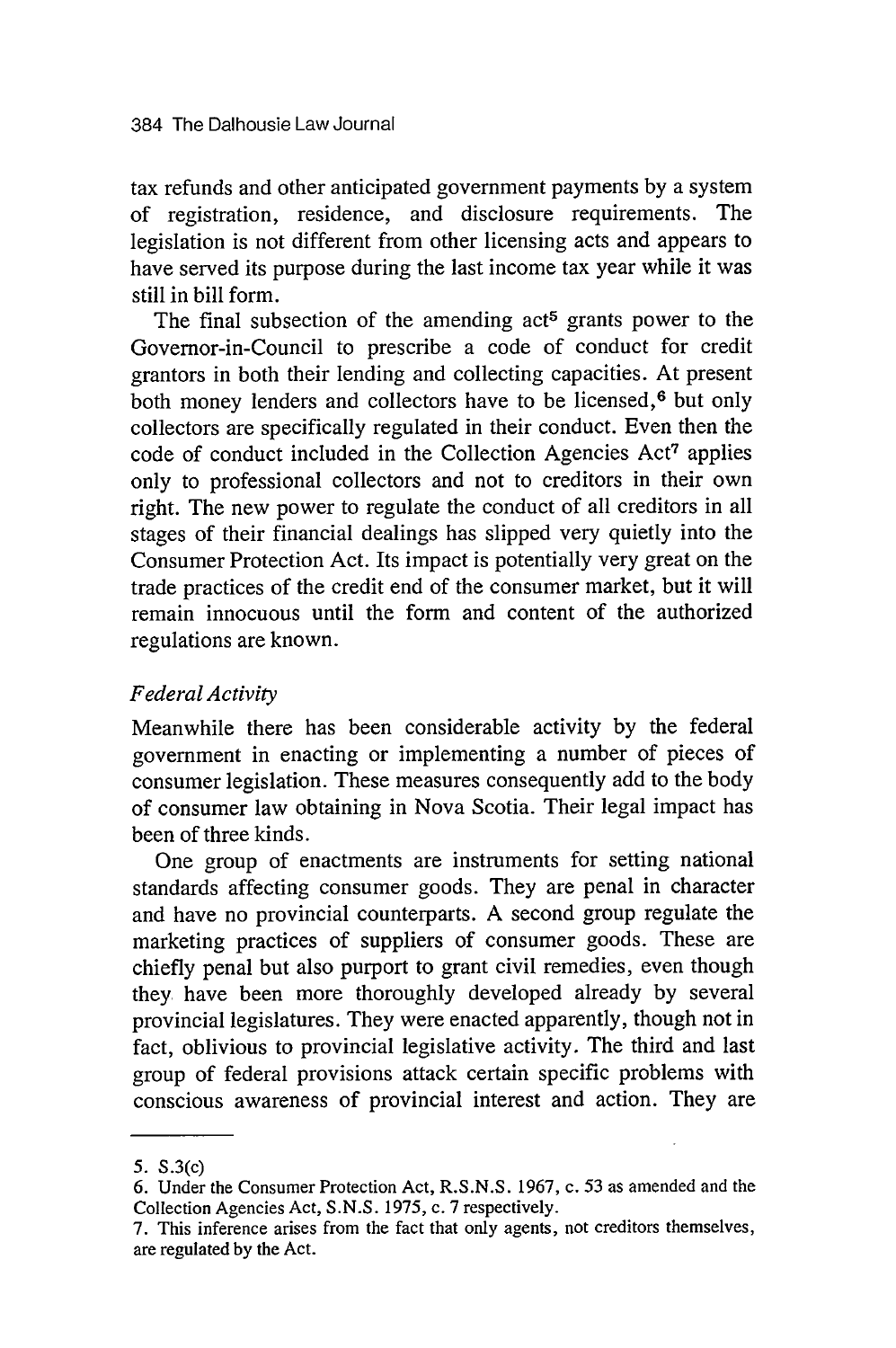designed to operate in conjunction with, rather than oblivious to, local regulation.

The merits of each federal consumer provision have already been the subject of considerable scrutiny in a number of both local and national conferences and journals. 8 This note will not elaborate them once more, but will review their particular impact for Nova Scotia. The three-fold categorisation will help to elucidate their significance.

#### *Standards of Consumer Goods*

The first group of provisions has been directed chiefly to manufacturers of consumer products. They are intended to establish national standards of safety both in the design and use of goods. The main vehicles for design control have been the Hazardous Products Act<sup>9</sup> and the Motor Vehicle Safety Act,<sup>10</sup> to which has been added the Motor Vehicle Tire Safety Act. **11** The legislators' technique is to schedule items or their components that must meet exact specifications or tests elaborated by regulation. The schedules and regulations have been rapidly growing recently: new additions include such diverse goods as playpens, liquid coatings, and metric odometers. Failures are not saleable on pain of prosecution. National health is similarly protected by regulating the production and sale of edible products under the Food and Drugs Act.12 The recent ban on saccharin is but one example of a continuous surveying of foods, cosmetics, patent medicines, and drugs.

None of these statutes, or the host of other similar ones directed to particular products, create legal issues for the consumer or his lawyer. On the contrary, they are designed to prevent the sale of faulty or dangerous products that otherwise would cause injuries

<sup>8.</sup> *E.g.* Department of Consumer and Corporate Affairs, Proposals for a New Competition Policy for Canada: First Stage (1973), being background materials to a series of explanatory conferences across the country; Cohen, Bill C-7: Its Proposed Amendments to the Law of False Advertising (1974), 13 Can. Patent Reporter (2d) 197; Kaiser, The New Competition Law: Stage One (1975-76), **1** Can.Bus.L.Jo. 147; Kindred, Misleading Advertising (1976), 3 N.S. Law News no.3, p.3; Ziegel, Legal and Managerial Problems in Implementing the Consumer Aspects of the Combines Amendment Bill, Bill C-7 (1975), 17 Can. Patent Reporter(2d) 182 9. R.S.C. 1970, c. **H-3**

<sup>10.</sup> R.S.C. 1970, Istsupp., c.26

**<sup>11.</sup>** S.C. 1974-75-76, c.96 as amended by S. C. 1976-77, c. 28, s. 27. Proclaimed to come into force January **1,** 1978.

<sup>12.</sup> R.S.C. 1970, c.F-27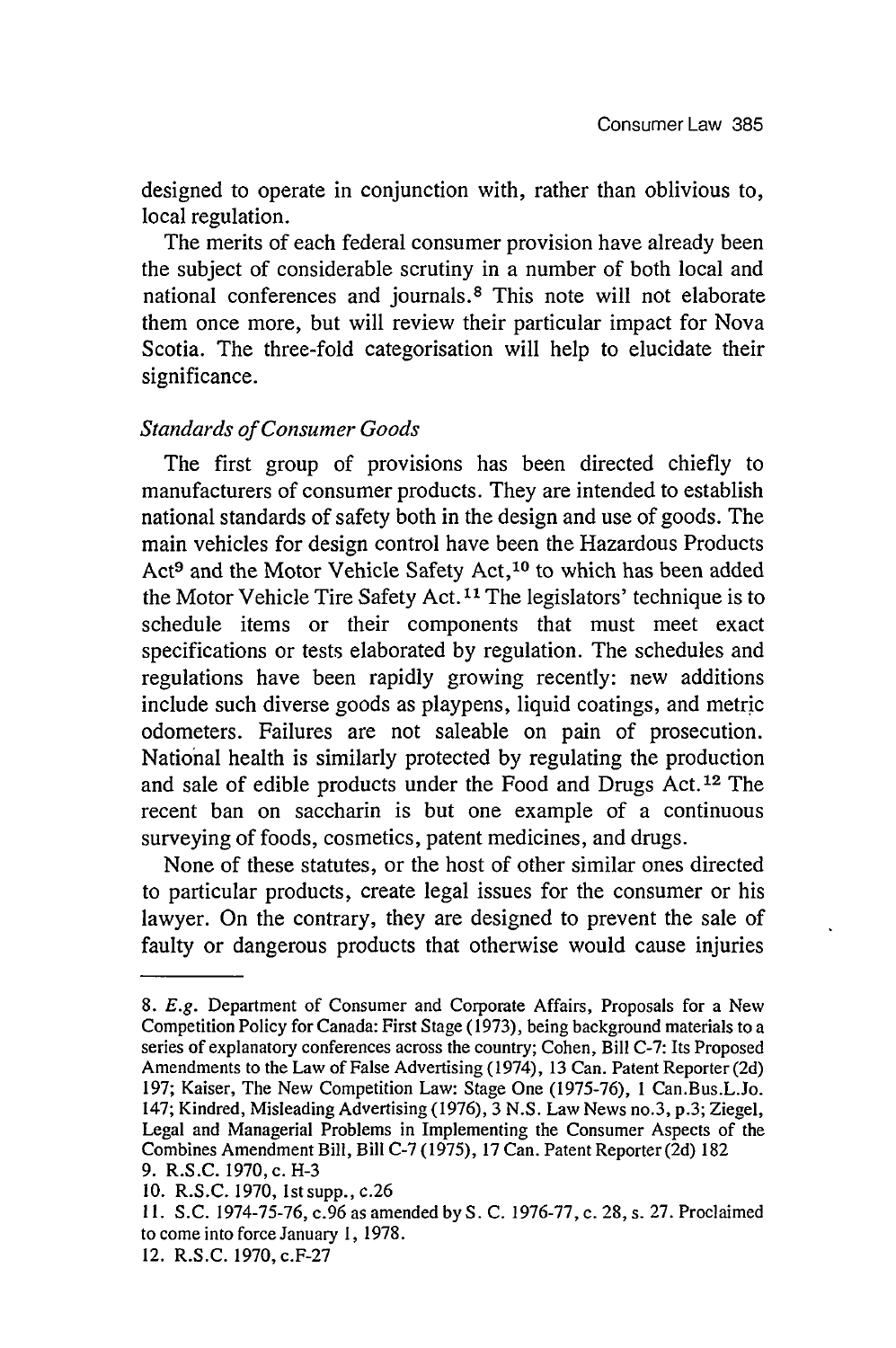and give rise to litigation.

Against the misuse of goods, as opposed to their unsafe design, a certain amount of prevention can and is required to be inbuilt during production. But the chief guard against accident must be sensible handling by the consumer. To this end the federal government has been implementing the Consumer Packaging and Labelling Act.<sup>13</sup> As its name suggests, the Act is aimed at proper packaging and labelling in the production and sale of consumer goods. The technique is to require manufacturers to supply all necessary details about the product so that an averagely literate consumer may be fully informed in its purchase and use.

For instance, labels must be of specified proportions to the size of the package and placed on the most obvious surface, as well as be written in both official languages. The now mandatory practice of listing components and "best before" dates on food products are other examples of disclosure requirements affecting the use of goods. Such consumer protection cannot, however, go further than informing the Nova Scotia public. A careless consumer may still suffer injury but now he will generally only have himself to blame.

#### *Marketing Practices*

While the burden of product standards lays on manufacturers, the federal controls on marketing practices fall most frequently on retailers as the immediate suppliers of consumers. The controls themselves are contained in the lingering amendments to the Combines Investigation Act<sup>14</sup> finally passed into law and enforced as of January 1, 1976.15 The essence of these changes, so far as they affect consumers personally, is to expand the scope of the older proscriptions against misleading advertising and to begin prohibiting certain trade practices.

The expansion of the concept of misleading advertisement has been sweeping. In the words of the Combines Investigation Act:<sup>16</sup>

No person shall, for the purpose of promoting, directly or indirectly, the supply or use of a product or for the purpose of promoting, directly or indirectly, any business interest, by any means whatever, make a representation to the public that is false or misleading in a material respect; **. ..**

<sup>13.</sup> S.C. 1970-71-72, c. 41

<sup>14.</sup> R.S.C. 1970, c.C-23 as amended

**<sup>15.</sup>** S.C. 1974-75-76, c.76, s.18

<sup>16.</sup> S.36(1) (a)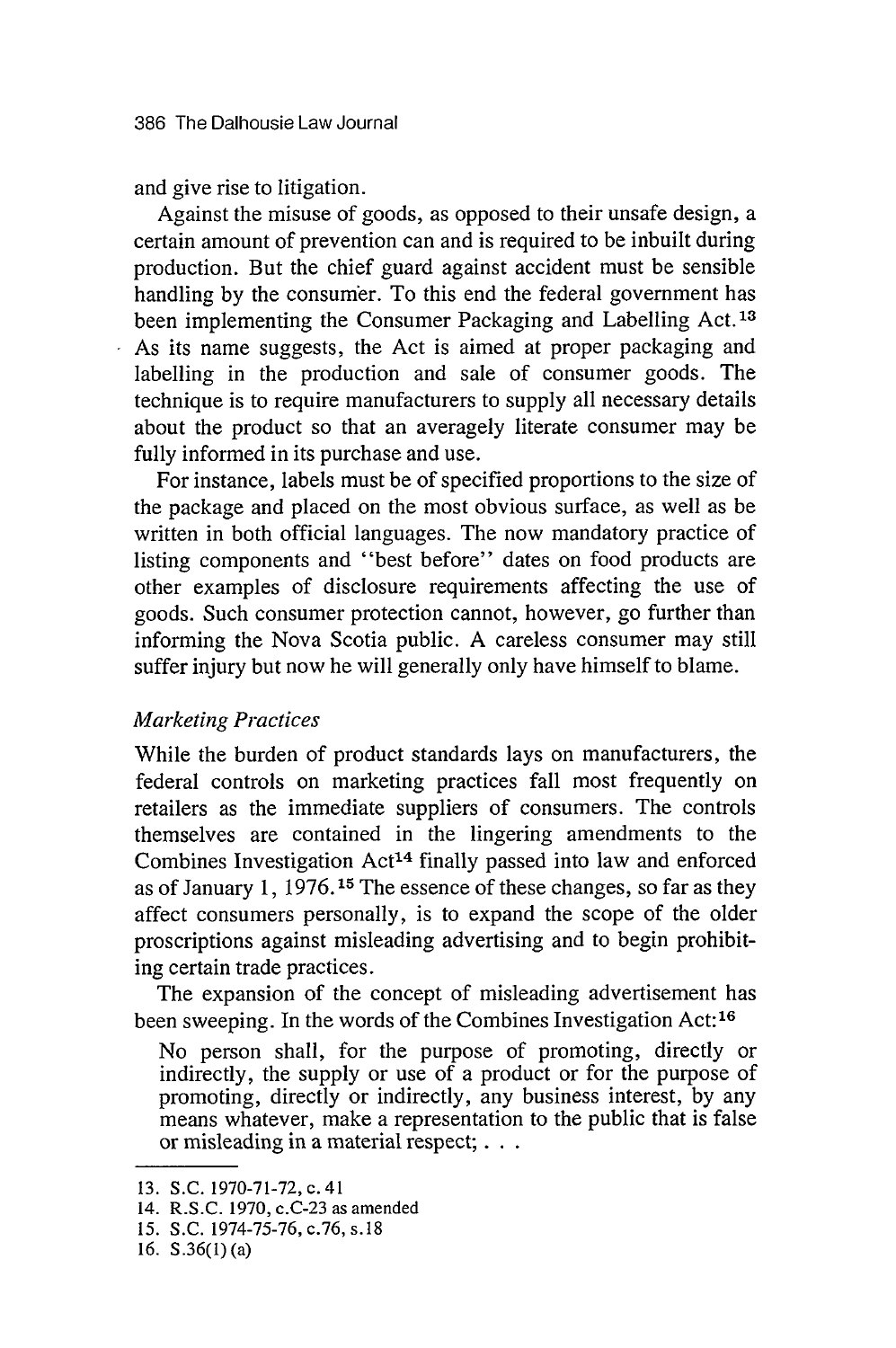The apparent intention is to cast a net of prohibition over all misleading assertions whether made visually, as on labels and warranties as well as advertisements, or orally by sales clerks. Hence now in Nova Scotia by federal action, unlike some other provinces that have already moved legislatively themselves, there is a general outlawry of all inaccurate representations made in the course of consumer transactions.

The other prohibitions in the Combines Act are in large measure particular examples of well known misleading techniques already included in the general provision. While each of them is important for the protection of consumers, one is significant by its tendency to reinforce existing provincial law. The Combines Act contains a new requirement that warranties or repair and replacement services must be backed by reasonable prospects of performance.<sup>17</sup> Though durability of products is required under the Nova Scotia Consumer Protection Act,<sup>18</sup> stocks of spare parts and after sales services are not otherwise demanded of sellers. Although the new federal provision will not grant such services either, it will help to ensure that where they are offered they may be relied on.

Unlike the generality of the attack upon misleading advertising, the federal foray against deceptive trade practices is patchy. In substance, misleading advertising is but one technique in a range of unfair sales practices. In practice, while the federal Parliament had for some time regulated advertising only, some provinces built up their own comprehensive legislation against deceptive and unconscionable business practices. Not so Nova Scotia, so that once again the federal initiative provides welcome if meagre additions to the legal protection of consumers in this province. They include prohibitions against double ticketing and bait and switch selling, and controls on promotional contests.

For consumers personally perhaps the single most important amendment to the Combines Act is the introduction of a civil remedy.<sup>19</sup> Injured purchasers may now sue for damages for breach of any of these penal proscriptions, provided, of course, they can prove that the misleading advertisement or deceptive practice in complaint was the cause of their loss.

Parliament has proceeded upon this course of consumer

**<sup>17.</sup> S.36(1)** (c)

**<sup>18.</sup> R.S.N.S. 1967,** c.53, s.20C(3) **(j),** as added **by S.N.S. 1975,** c. **19**

**<sup>19.</sup> S.31.1**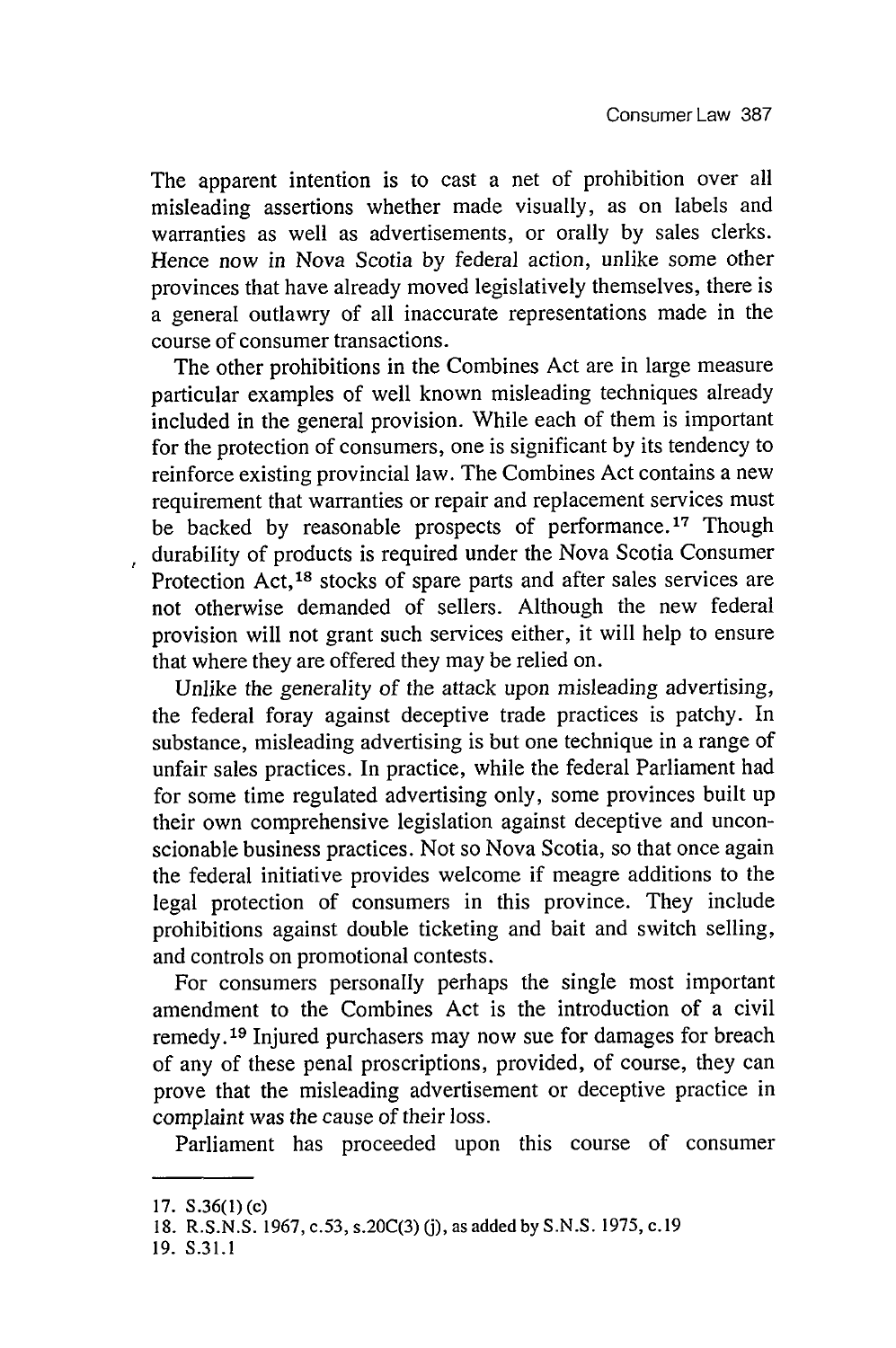protection apparently heedless of provincial legislative activity but to the general advantage of Nova Scotians, whose legislature has taken no action. Other provinces, however, have responded unthankfully to what they consider trespass upon their jurisdiction. Consequently, the constitutional validity of the Combines Act, as the sole source of controls on marketing practices in this province, is of the utmost importance to Nova Scotians.

Two aspects of constitutionality occur: first, whether Parliament may regulate the field of market practices at all and, secondly, if so then more particularly whether it may grant a civil remedy for breach of its controls. The constitutionality of the amendments to the Combines Act as a whole has been cogently discussed by Professors Hogg and Grover.<sup>20</sup> They conclude that the amending legislation is within Parliamentary authority over trade and commerce and criminal law, as well as to provide peace, order and good government.

If the courts subsequently agree with Professors Hogg and Grover, then the validity of the new civil remedy will also be assured. The trade and commerce power and the provision for peace, order and good government are plainly both broad enough to sustain civil as well as criminal remedies for breach of the Combines law. But if, as has traditionally been assumed, Parliament's consumer controls are based on criminal law powers then there is much less certainty that a civil remedy may legitimately be appended. Professors Hogg and Grover still think, on balance, that the civil remedy can be upheld; $21$  however, the issue may be decided definitively by the Federal Court, where several pending private, inter-corporate actions raise it incidentally in their pleadings. 22

#### *Specific Problems: Pyramid and Referral Selling*

The last group of federal provisions are distinctive for the way they are designed to dovetail with existing provincial controls. The marketing practices governed are specifically pyramid and referral selling. In each case the Combines Act prohibits the activity

<sup>20.</sup> Hogg & Grover, The Constitutionality of the Competition Bill (1975-76), 1 Can.Bus.L.Jo. 197

*<sup>21.</sup> Id.,* at **pp.** 207-209

<sup>22.</sup> *E.g. Eli Lilly v. Marzone Chemicals;* and *Cablesat Ltd. v. Bell Canada and Telesat Canada.*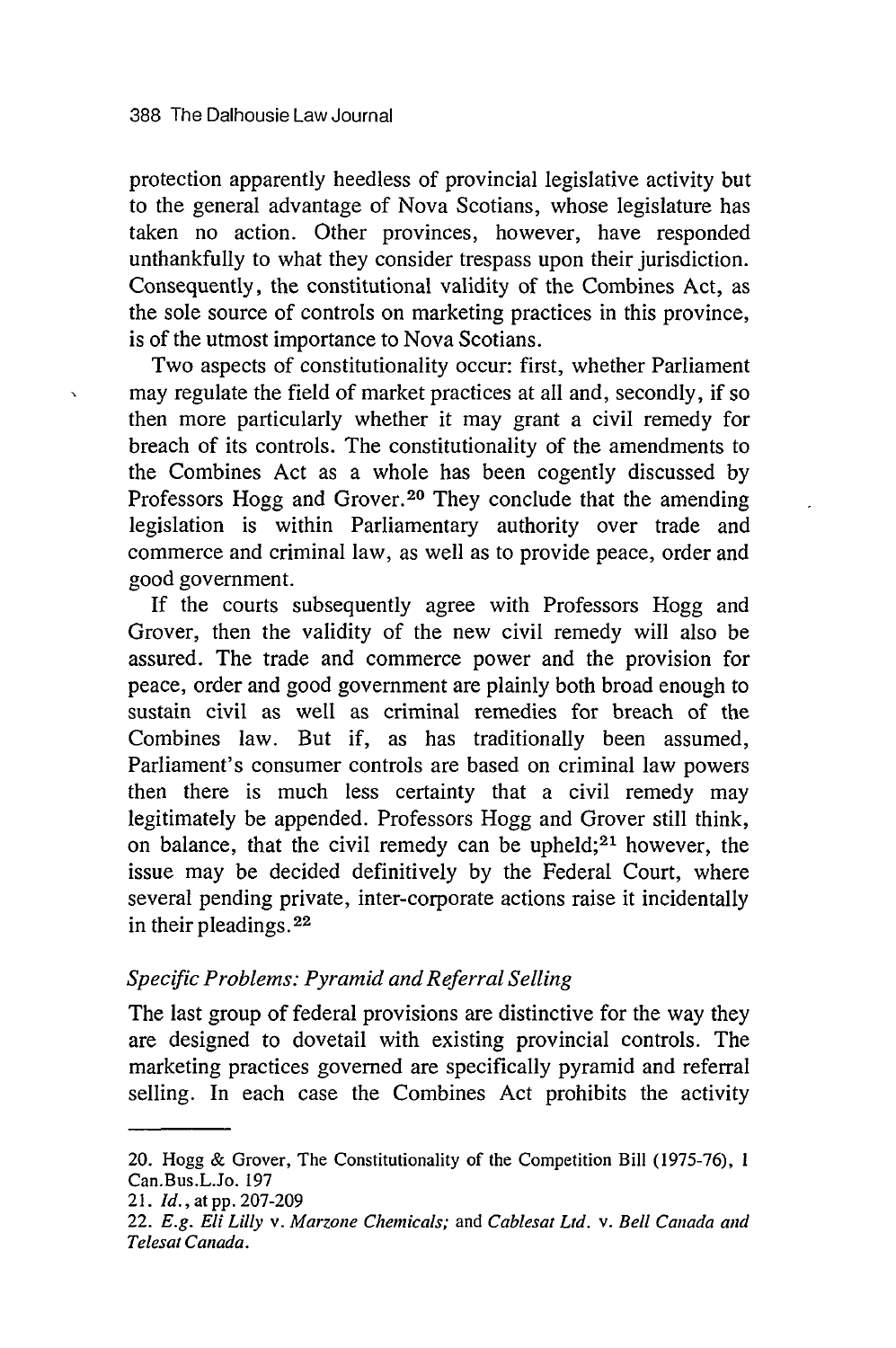outright, unless it is otherwise licensed or permitted provincially. <sup>23</sup> Since pyramid selling is not regulated by legislation in Nova Scotia, the effect of the federal statute is once more to outlaw the practice. It is to be hoped that the new prohibition under the administration of the Bureau of Competition Policy will be more efficient than the older proscription in the Criminal Code. **<sup>24</sup>**

The regulation of referral selling is not so easily explained, for two conflicting pieces of Nova Scotia legislation exist. While the Consumer Protection Act<sup>25</sup> clearly makes referral sales voidable at the option of the purchaser where contingent inducements are offered, it stops short of prohibiting such transactions altogether. On the other hand, the Direct Sellers' Licensing and Regulation Act<sup>26</sup> absolutely prohibits direct salesmen from making contingent inducements, but does nothing for the purchaser, victim of his unlawful blandishments. Although the Direct Sellers' legislation does not cover every consumer transaction, the statutory definition of direct selling is so broad<sup>27</sup> and the occasion for contingent inducements so common, that practically all referral sales must be caught by it. As a result there is a direct conflict in the provincial regulation of referral selling which only legislative amendment can solve. So far as the Combines law is concerned, since there is some, albeit confused, provincial permission for referral sales, the federal prohibition is not operative in Nova Scotia.

#### *Postscript*

The brevity of this note updating consumer developments in Nova Scotia is due to the lack of legislative activity. Commentary was intended on two important enactments that were expected to have been passed by this time. However, though they are off schedule, they are still on the track. One is comprehensive provincial legislation to regulate the automobile trade .that has yet to be introduced. The other is the federal Borrowers' and Depositors' Protection Bill<sup>28</sup> that has bogged down in the committee stage for

<sup>23.</sup> Ss. 36.3(2) & (4), 36.4(2) & (4)

<sup>24.</sup> S. 189 (1) (e)

<sup>25.</sup> R.S.N.S. 1967, c.53, s.20D(1) as added by S.N.S. 1975, c. 19

<sup>26.</sup> S.N.S. 1975, c.9, s.24(2)

<sup>27.</sup> For a discussion of the scope and application of the Act see Kindred, New Consumer Legislation in Nova Scotia (1976), 2 Dal. L. J. 683 at 691, and Kindred, The Licensing of Direct Sellers (1977), 3 Nova Scotia Law News no. 4, p. <sup>4</sup> . 28. 1976Billno.C-16